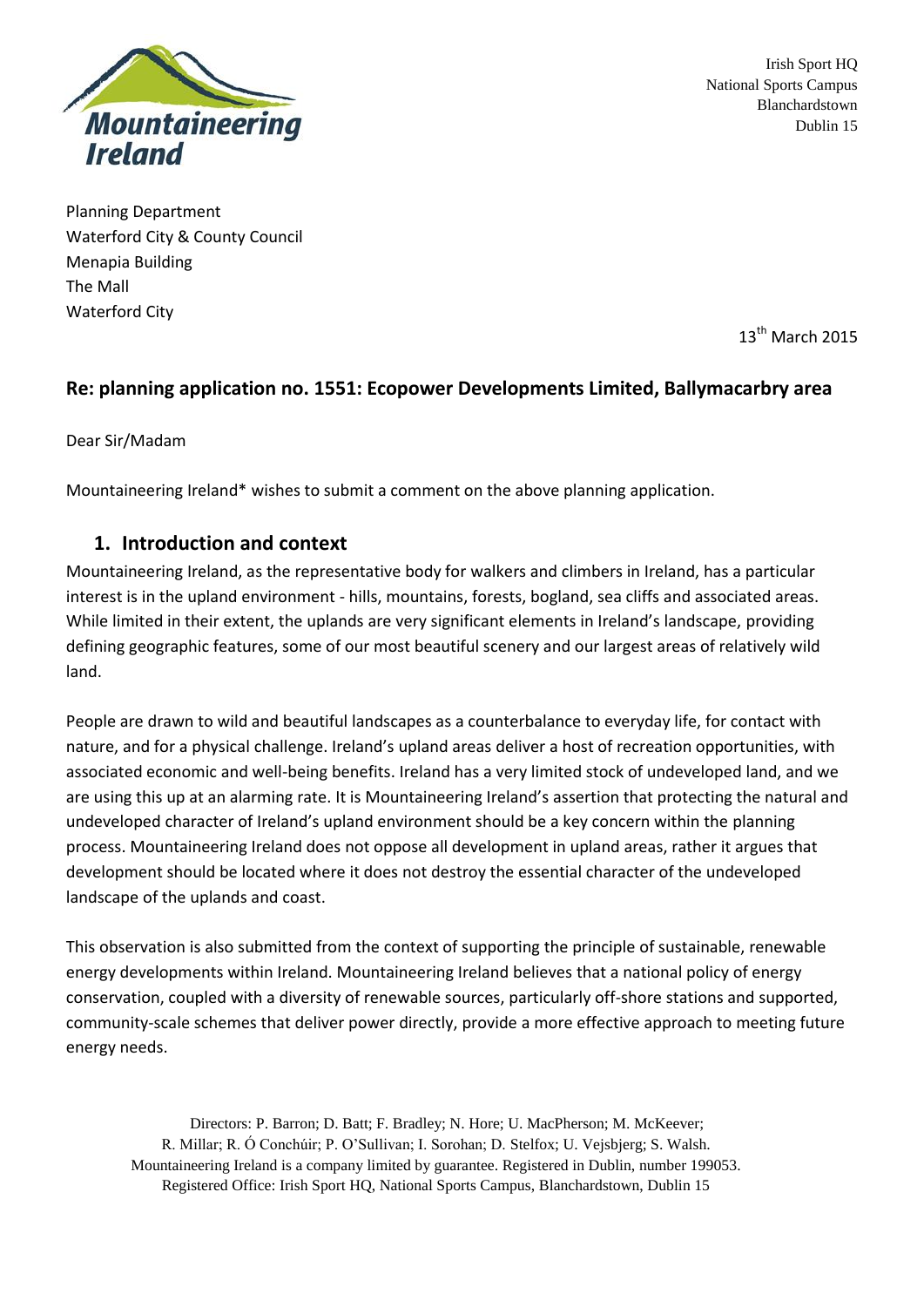

The current proliferation of windfarm applications in Ireland's upland areas is causing deep concern amongst Mountaineering Ireland members. It is becoming increasingly clear that a national, strategic approach is required to renewable energy development, which considers all of the costs associated with wind energy. Without this, there is grave risk that Ireland will destroy the character of its rural and upland landscapes for the commercial gain of a minority, with consequent long-term loss in terms of our national economy and the well-being of our people.

The Comeragh Mountains dominate the landscape of County Waterford and consequently they hold a special place in the hearts and minds of visitors and locals. The glacially-sculpted Comeraghs represent Waterford's greatest visual and recreational asset. Mountaineering Ireland is of the strong opinion that this proposal is undesirable from a visual and long-term planning point of view and because it would result in an unacceptable level of industrial development in this scenic rural area.

# **2. Observations on the proposed development**

## **2.1 Visual intrusion**

The proposed wind farm is located in the north-western foothills of the Comeragh Mountains, south of Clonmel and north of the village of Ballymacarbry.

Eight turbines, each with an overall height of up to 127 metres, constitute a major discordant element in this upland landscape and will be highly injurious to the visual amenity of this area. The turbines would be visible across a wide area, including the popular Knockanaffrin ridge walk, the Comeragh Plateau and the coums above the Nire Valley

This injury to visual amenity is significantly exacerbated by the industrial nature of the proposed use as a power generating plant in a strongly rural and forested landscape, which is also used for a range of tourism and recreational purposes. The incongruity and prominence of the windfarm would be intensified by the movement of the turbine blades in an otherwise still landscape.

These impacts are compounded by the service roads and other infrastructure that accompany wind turbines. The road widening and upgrading required to transport the turbines would significantly, and irrevocably, alter the character of the road network in this part of the Comeraghs.

The sudden intrusion of this industrial use in a scenic upland area would impose an unacceptable rate of landscape change. The future sustainable development of the Ballymacarbry area should embrace a measured evolution of its heritage, recreation, forestry and agricultural functions. The visual injury the proposed development would bring is simply too great.

## **2.2 Loss of undeveloped upland landscape**

Mountaineering Ireland's second major objection to the proposal concerns the continuing erosion to Ireland's small remaining national stock of undeveloped upland landscape. Although it could be argued that the development site is forested and therefore already developed, it is adjacent to undeveloped mountain land and highly visible across a very wide area. Cognisance must be taken by developers and planning authorities of the effects of development on the landscape, not only within development sites, but also on the surrounding landscapes and environments. It should be incumbent upon planning authorities to have, in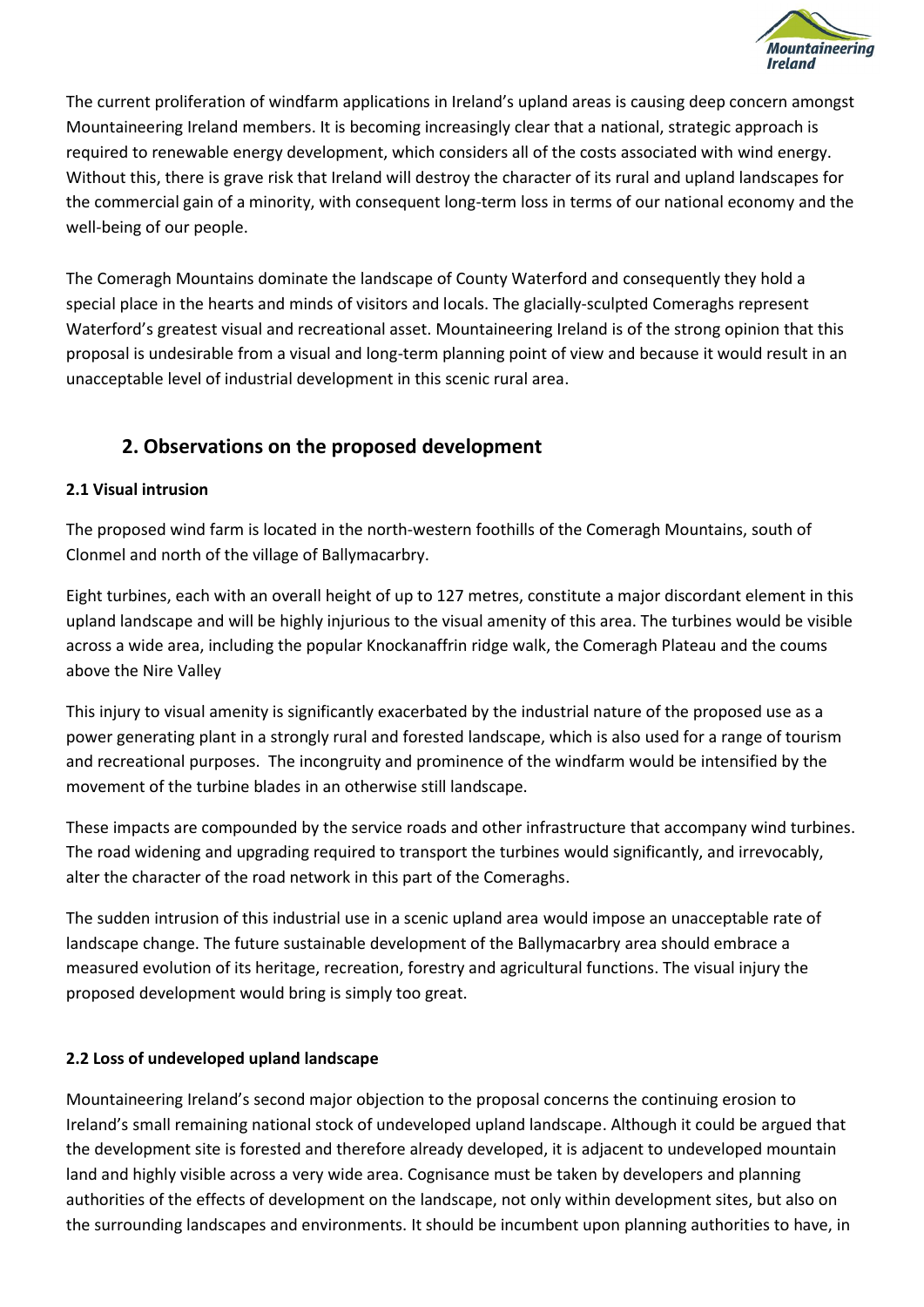

the interests of the proper planning and sustainable development of their administrative areas, preference for less intrusive and more reversible uses of the wild lands in their jurisdiction.

Mountaineering Ireland notes that the site in question is made up of both private and State-owned land (Coillte forestry), however the constitution recognises that property rights are not absolute and should be balanced with the common good. Actions by a landowner (public or private) which have adverse impacts on the landscape as a whole outside their property must be seen as being contrary to the long-term interests of society and should be subject to planning restriction.

The small area of undeveloped upland landscape or wild land which remains in Ireland is a priceless national asset, the enjoyment of which for recreational or other sustainable uses, is vital to the physical, mental, recreational, emotional and spiritual well-being of the nation as a whole. This national capital should not be squandered by the location of industrial and other inappropriate and unsympathetic uses (which could be sited elsewhere in more appropriate and less damaging locations) in those vulnerable and precious places for the private benefit of a small number of developers.

#### **2.3 Damage to recreational experience**

The Comeragh Mountains provide a vital recreation space for the population of Waterford, Dungarvan, Clonmel and the wider Munster area, with the relatively natural and undeveloped character of the landscape delivering both physical and spiritual renewal. The area surrounding the development site is used by local residents, domestic visitors and overseas tourists for a host of recreational purposes including trail-walking, hillwalking, horse-riding, angling and mountain-biking.

Some of the eight proposed turbines would be within 1km of the East Munster Way, which is part of the E8 European Long Distance Walking Route from Dursey Island in West Cork to Istanbul in Turkey. Fáilte Ireland research shows that in 2011 over 740,000 overseas visitors to Ireland claimed to have gone hiking or crosscountry walking spending approximately €649m (Fáilte Ireland, 2014).

As the representative body for Ireland's largest recreation user group, walkers, Mountaineering Ireland can say with certainty that the industrialisation of this landscape through the imposition of a very visible windfarm will detract from the quality of the recreation experience currently enjoyed in the Comeragh Mountains.

This assertion is supported by research from Scotland which provides clear evidence that mountain-goers do not want to pursue their activity, and spend their money, in areas they regard as spoiled by industrial-scale windfarms. They are changing their behaviour to avoid such areas (MCoS, 2014).

#### **2.4 Impact on wildlife**

The importance of upland areas for biodiversity conservation is unquestionable, with numerous upland habitat types listed under Annex I of the EU Habitats Directive and many rare and threatened bird and animal species being associated with these habitats (Perrin et al, 2014)

Although the development site is not within the Comeragh Mountains Special Area of Conservation (SAC), or designated as a Special Protection Area for Birds (SPA), both the Nightjar (*Caprimulgus europaeus*) and the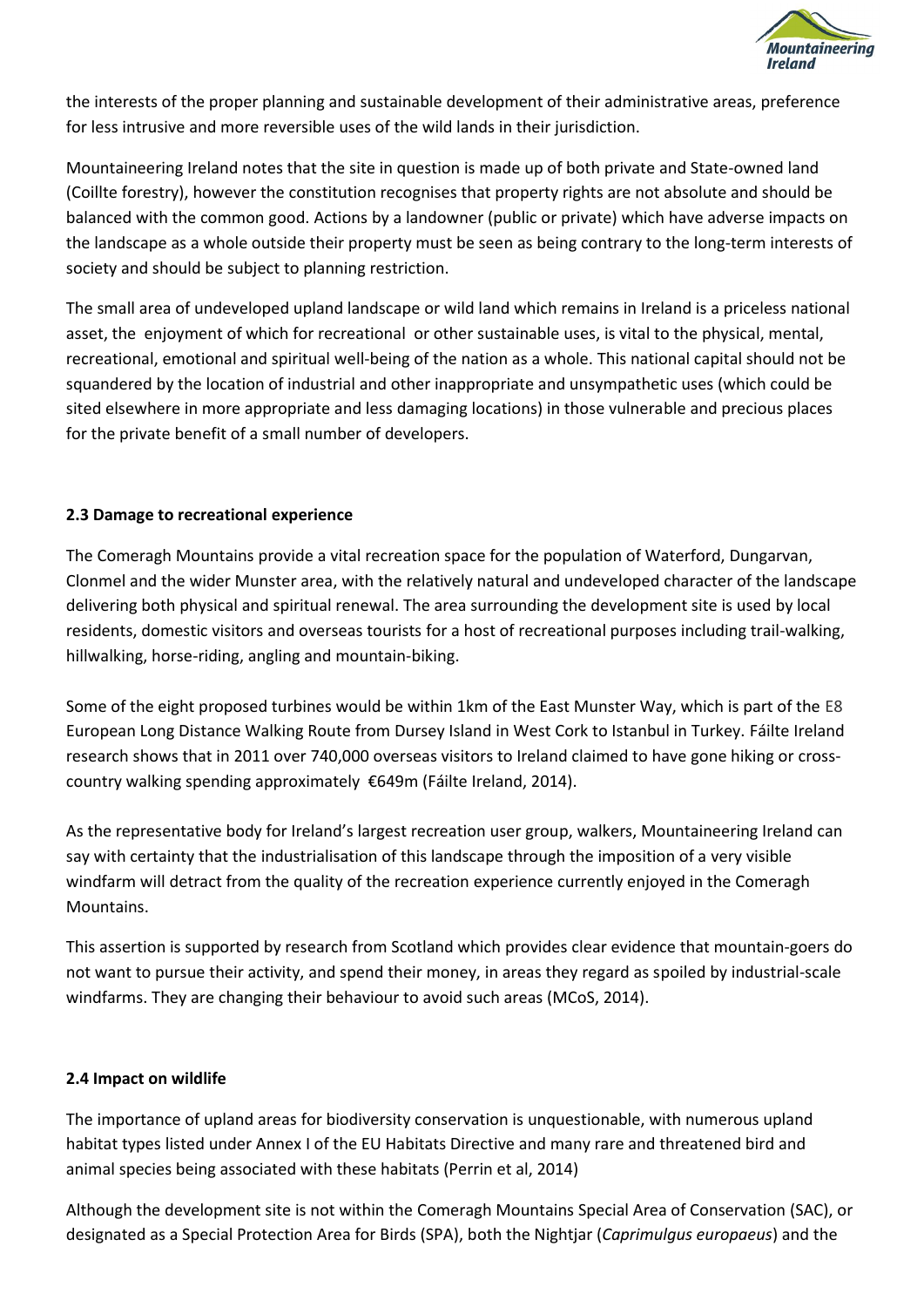

Hen Harrier (*Circus cyaneus*) have been recorded within the site. Nightjar and Hen Harrier are listed as Annex 1 species under the EU Birds Directive (2009/147/EC) and protection of their habitat is a vital component for the conservation of both species. The planning application lacks sufficient research on the current status of these protected species and the likely impact of the proposed development on them.

It is undeniable that an industrial development of this scale, requiring extensive excavation and disturbance, will result in the loss and displacement of many less iconic plant and animal species. While they may not merit the higher legal protection, they are integral to a biotic community which is already under pressure from habitat loss, invasive species and the effects of climate change, and upon which all human life depends.

# **3. Conclusion**

Approval of this application would result in an unacceptable impact, industrialising and devaluing a scenic rural landscape, as well as undermining the economic value that recreation and tourism bring to County Waterford. Both the recreational and tourist uses are highly sustainable and can function as strong economic generators on an ongoing basis without significant landscape degradation and with a much wider spread of return to the local and national community both in financial and employment terms.

Mountaineering Ireland trusts that you will take these views into consideration when deciding on this application.

Yours sincerely

Helen Lawless Hillwalking, Access & Conservation Officer

\***Mountaineering Ireland** is the representative body for walkers and climbers on the island of Ireland. Mountaineering Ireland's mission is to represent and support the walkers and climbers of Ireland and to be a voice for the sustainable use of Ireland's mountains and hills and all the places (coastline, crags, forests) we use.

Mountaineering Ireland is recognised as the National Governing Body for the sport of mountaineering by both the Irish Sports Council and Sport Northern Ireland. The term mountaineering refers to a wide spectrum of activities that includes walking, rambling, hillwalking, rock and ice-climbing, bouldering and alpinism. Mountaineering Ireland has over 11,550 members, comprising 174 clubs and approximately 1400 individual members (October 2014).